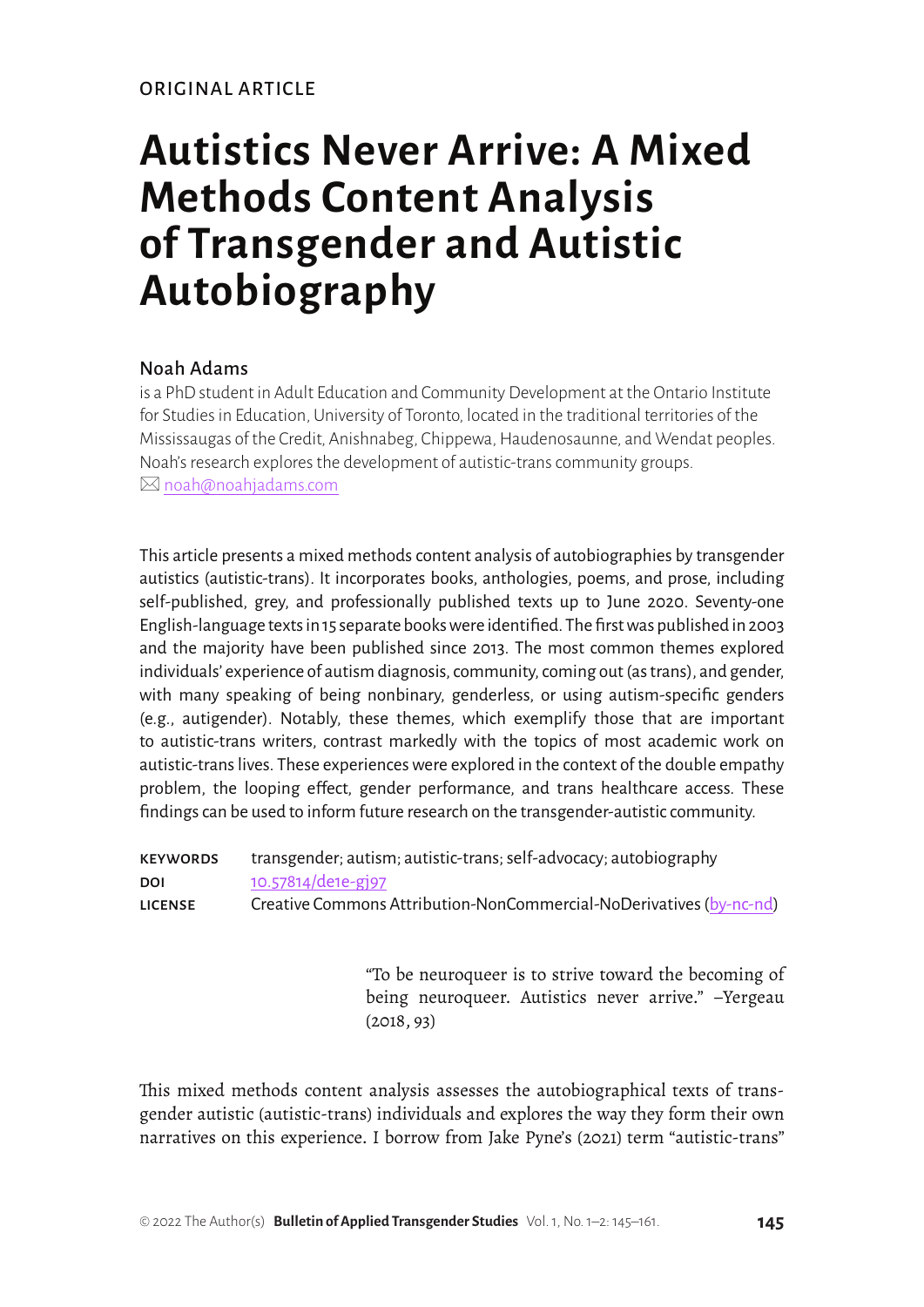here, as he used it to speak about the temporarily of trans-autistic autobiography. The autistic-trans community has not come to a consensus on a common descriptive identity for this experience and other terms such as neurodiverse, which also encompasses ADHD, are sometimes used (Egner 2019). Neuroqueer has also been proposed, though it is both not limited to LGBT+ identification and denotes an explicit "disident[ification] from both oppressive dominant and countercultural identities that perpetuate destructive medical model discourses of care" (Egner 2019, 123).

The medium of autobiography "offer[s] unique insights into how individuals perceive their social world and context, … views into an author's subjectivity, … and showcase[s] how one constructs culture and identity" (Mathias and Smith 2016, 205). This content analysis counters the almost complete absence of autistic-trans voices and perspectives in academic and research literature on this subjectivity (Davidson and Tamas 2016) and enables an alternative to conventional and often pathologizing researcher-mediated methods of data collection (e.g., interviews and focus groups).<sup>1</sup>

The existing literature on the intersection of trans identity and autism is small but rapidly expanding and tends to focus on clinical environments and the etiology of autistic-trans co-occurrence (e.g., Glidden et al. 2016; Jack 2011; Saleh 2019; Turban and van Schalkwyk 2018). By contrast, as seen in this content analysis, autistic-trans people themselves most often cite experiences of autism diagnosis, of community, of coming out (as trans) and of gender itself as meaningful in their lives. I explore these experiences in relation to Ian Hacking's (2009) looping effect, gender performance, access to transgender healthcare, and the double empathy problem.

The double empathy problem posits that "empathy is a bidirectional phenomenon… [and] that both autistic and nonautistic individuals may have difficulty understanding and feeling for one another because of their differing outlooks on with the world" (DeThorne 2020). It contrasts with the theory of mind model, which "attributes autism to 'mindblindness' [or] an inability to understand that other people know, want, feel, or believe things" (DeThorne 2020).

The current state of autistic-trans research, focusing as it does on the "pathology" of autism, dangerously undermines autistic-trans individual's bodily autonomy and allows this group to be used in socio-political debates as a cautionary tale—all without ever speaking or listening to an autistic-trans person (Gillespie-Lynch et al. 2017). Autistic-trans people's existence is also frequently deployed to undermine transgender healthcare (e.g., Hruz 2020; Suissa and Sullivan 2021). A UK clinic for trans youth recently reported that a quarter of their patients displayed autistic traits. This was subsequently weaponized to argue that all TGNB children's care should be brought under intense scrutiny, subjected to court approval, and severely restricted for autistics (Adams 2020; Hurst 2019).

The presumption in the existing literature is that autism alone may make an individual incapable of asserting their gender identity or, at the very least, be sufficient rationale for practitioners to exercise greater caution in the provision of transgender healthcare (Adams and Liang 2020; MacKinnon et al. 2020; Shumer et al. 2015; Strang et al. 2018a; Turban and van Schalkwyk 2018; Van der Miesen et al. 2016; Van der Miesen et al. 2018). Indeed, the idea of an autistic-trans person appears to be somewhat in-

1 The author of this article is both transgender and autistic.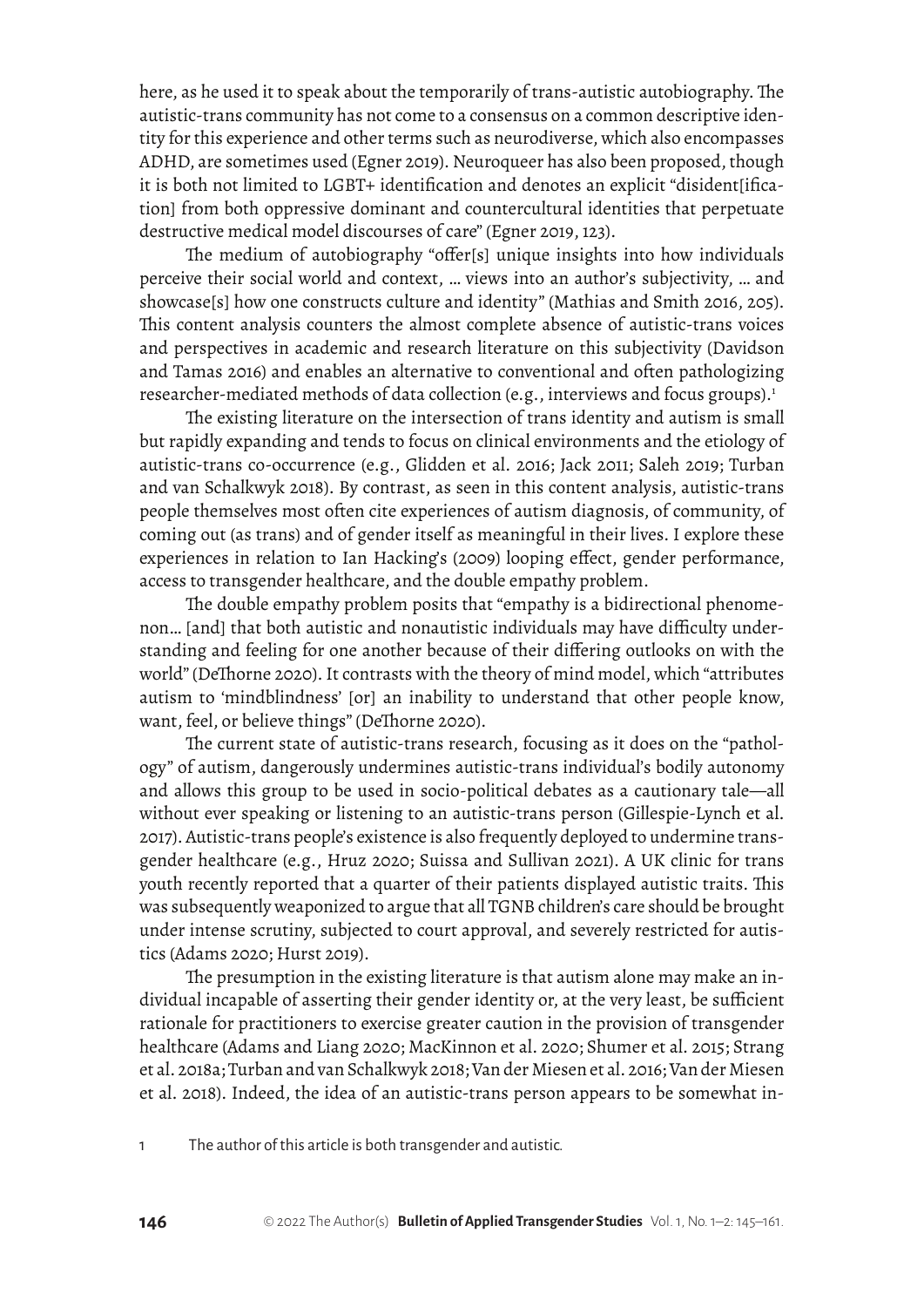comprehensible to the wider public, which tends to view autistic people as sufficiently lacking an interior life and goals as to render their identification as trans "ridiculous" or possibly coerced (Yergeau 2018). Regardless, the literature on autistic-trans people is equivocal on the etiology of autistic and transgender co-occurrence and has provided little evidence that their access to resources should be fundamentally different from neurotypical transgender individuals (Turban and van Schalkwyk 2018).

I assert that these presumptions could only be reached by relying on a body of literature that excludes and dismisses autistic-trans people's voices. Indeed, foundational autism researcher Bernard Rimland (1994, 3) once asserted that well known autistic autobiographers like Temple Grandon and Donna Williams must have "recovered from their autism—because how could an autistic have an inner life, much less narrate one." Other experts have suggested that autistic autobiographers are exceptional (and therefore that their experiences can be dismissed), under the logic that "what can be pointed to in their writing that deserves the label autistic?" (Yergeau 2018, 21; see also Happé 1991). These assertions assume that autistic subjectivity and interior life must orient to the neurotypical, cisgender, and clinical worlds to be comprehensible. Autistic autobiographers, on the other hand, assert that our lives and subjectivities need not make sense to neurotypicals and clinicians to have meaning and value.

#### **METHODS**

This study is a mixed-methods content analysis of autistic-trans autobiography published up to June 2020. Content analysis is "an analytic method… for the systematic reduction and interpretation of text or video data… by identifying codes and common themes... and then constructing underlying meanings (Frey 2018, 392; see also Mayring 2000). I have specifically used a conventional qualitative content analysis, which draws "codes and themes directly from the data… [when] existing knowledge around a phenomenon of interest is largely absent" (Frey 2018, 392). This approach allows me to provide an overview of current trends in the genre of autistic-trans autobiography.

I chose to conduct a comprehensive review, rather than a more in-depth analysis of a few representative texts, to provide a broad overview of this nascent genre and the concerns of its authors. As the area is rapidly growing, it is also the case that such a comprehensive analysis is currently possible, whereas it may soon become more difficult to capture all relevant texts. This content analysis was supplemented by a statistical overview of the autobiographies to provide some contextual information on the origin and trajectory of this medium.

#### **Data collection and eligibility criteria**

I searched for all autistic-trans autobiographical media up to the point where I began the analysis in June 2020. This genre is unique as it frequently takes place in the realm of grey and self-published literature. Accordingly, I included all self-published material, as well as material published by conventional publishers and using community created imprints, so long as it was "in print" (including in digital print) and named a publisher.

Blogs are a rich source of autistic-trans autobiography and, arguably, the self-publishing ethos may be an outgrowth of these texts. However, expanding the re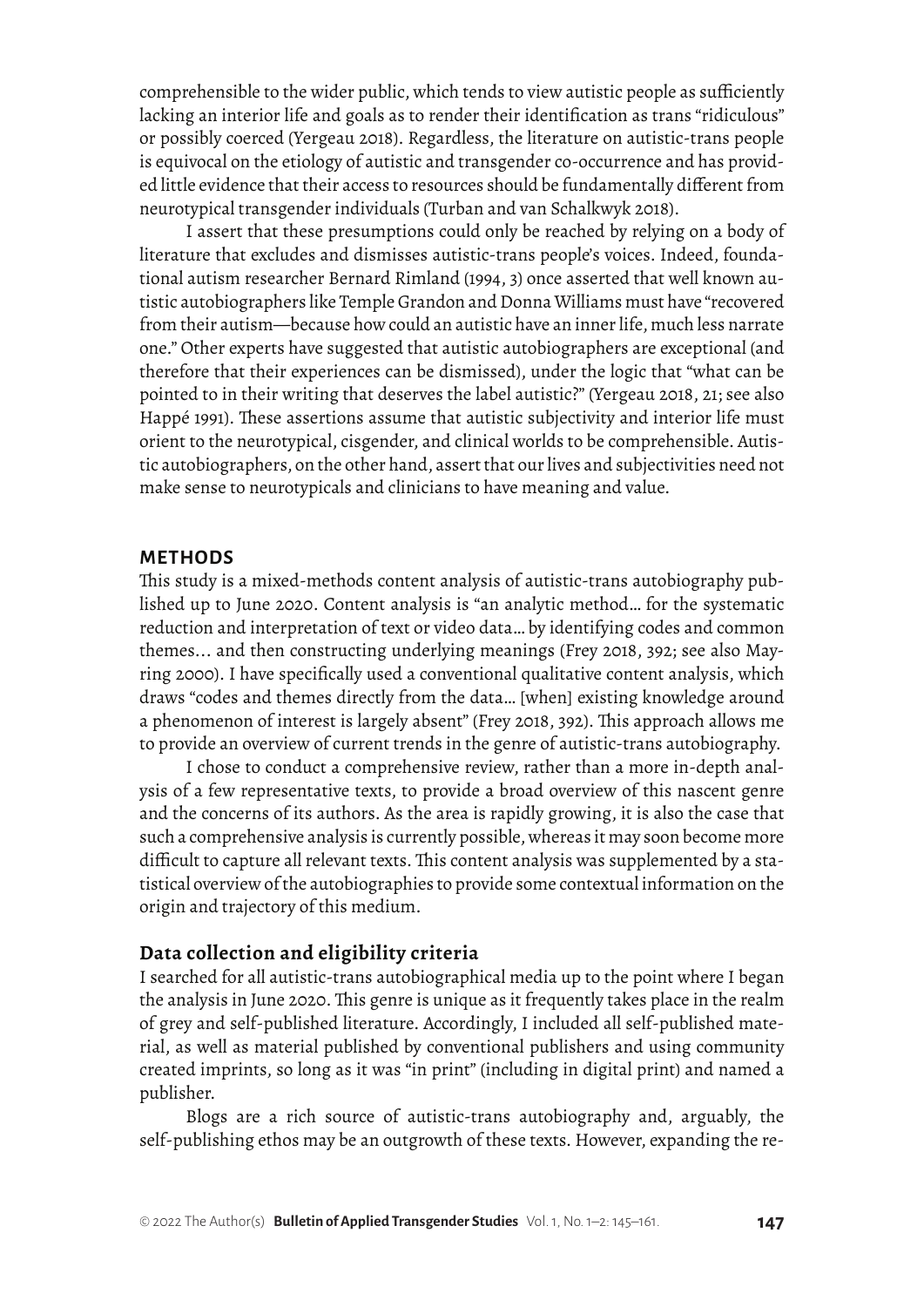view to include them would have quickly exceeded my resources and, in any case, these texts deserve to be fully explored on their own. Similarly, I could have included interviews with autistic-trans individuals (Adams and Liang 2020; Mendes and Maroney 2019) and research in collaboration with or created by them (Strang et al. 2018b). The former, however, follow questionnaires not created by the autistic-trans interviewees, while the latter do not have a strictly autobiographical goal. By contrast, the included autobiographical texts most closely follow the direction of the individual autistic-trans people reporting on their experiences as both autistic and trans. I identified a small selection of stand-alone texts that discussed an individual experience of being both transgender and autistic (e.g., Dale 2019; Lawson and Lawson 2017). However, most autistic-trans autobiography occurs in anthologies that focus on autistic, autistic-trans, or trans identity, in that order. I therefore included the individual entries in these texts (both poems and prose), as well.

Autistic-trans autobiographies were identified iteratively through the author's personal and professional networks, Google searches, from publishers that commonly produce them (e.g., Jessica Kingsley Publishers [JKP]), and by reviewing the references of identified texts. Only English language texts were assessed. Keywords used in Google searches were "transgender autobio," and "autistic autobio." In searching for material from JKP, I reviewed their online catalogues (e.g., Jessica Kingsley Publishers 2018), as well as their website (Jessica Kingsley Publishers 2022) and that of their Canadian distributor (UBC Press 2022). I also identified texts by searching through the publications of autistic-trans authors that had published several autobiographies (e.g., Wenn Lawson and Maxfield Sparrow).<sup>2</sup>

Candidate texts identified in this way were screened in for further review if they mentioned or otherwise indicated in their title or synopsis that they dealt with autobiographical/personal/self-narratives and either/both transgender identity and autism/Asperger's.<sup>3</sup> Texts were subsequently screened out if, after a closer review of the narrative, they didn't relate the author's personal experience of *both* autism and gender identity. Individual autobiographical texts that mentioned gender identity without the writer explicitly identifying as trans then, or in subsequent texts, were also screened out.

It is entirely possible to describe one's experience in a manner that could be categorized as trans without ever mentioning that one is. I am, however, mindful of the need to respect the right to self-define and to not determine, based on my reading of

- 2 Both Wenn Lawson and Maxfield Sparrow transitioned over the course of multiple autobiographies and have publications under more than one name. In these cases, I have included all relevant texts that described a personal experience of both autism and gender identity (Jones 2013, 2016; Lawson 2004; Lawson and Lawson 2017; Sparrow 2020).
- 3 Hans Asperger, the namesake of this condition, was long considered to have saved disabled children during the Nazi regime. It recently came to light that he had supported the regime in sending several disabled children, labelled genetically inferior, to their deaths (Baron-Cohen 2018). The diagnosis has since been removed from the DSM. I include it here because some autistic-trans autobiographers used the term in writing about their experiences prior to this revelation and others continue to use it in place of autism today. In the context of this article, I refer to the spectrum as autism.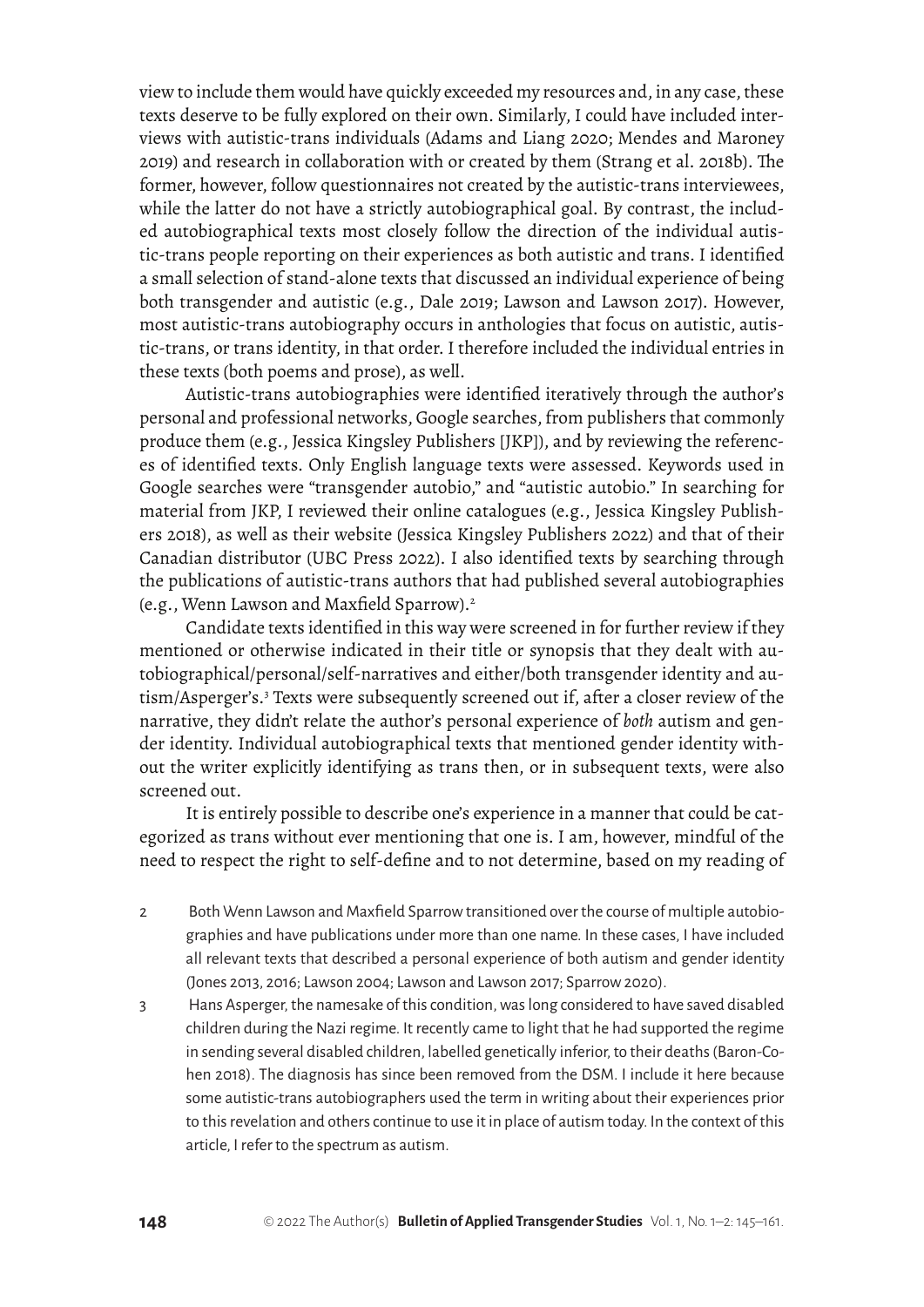another's narrative, whether they are trans. In any case, attempting to determine the point where a narrative becomes a trans one would be a highly arbitrary process. Accordingly, autobiographical texts were only included if their authors explicitly named themselves as trans in them.4 Note also that some anthologies included author biographies at the beginning or end of the book. They were added to the electronic document of individual narratives where this occurred. I did so because authors often used this space to explicitly identify and further articulate their experiences as trans.

The resultant autistic-trans autobiographies were downloaded and converted to word format. Doing so made it possible to use identical procedures to search these texts for relevant key words ("trans," "gender," "binary," "autis," and "asperg"), identify whether they dealt with a personal narrative of autistic-trans identity, and draw out themes from them. This process also allowed single narratives to be identified in anthologies.

## **Data analysis**

The electronic texts of the 71 English-language individual autistic-trans autobiographies were loaded into NVivo 12 (QSR International 2018). I then submerged myself in these texts in order to identify similarities between them according to the frequency with which specific keywords were used (e.g., gender, trans, etc.). These initial codes allowed me to further identify short paragraphs and excerpts that spoke to specific experiences of autistic-trans individuals. As is consistent with a conventional content analysis, codes identified in the data were developed iteratively (Frey 2019, 393). These codes were subsequently organized into the four most common themes described in these short paragraphs and excerpts.

#### **RESULTS**

Seventy-one unique autistic-trans autobiographical narratives were identified in 15 distinct books (see Table 1).<sup>5</sup> Thirty-three percent were stand-alone personal narratives

- 4 While it is possible, and even likely, that some authors may have identified as trans in other sources, it wasn't feasible to find or screen all texts written by them for this information and so I have limited myself to their identification in autobiographical texts in which they explicitly did so.
- 5 Publications were identified as self-published if the author paid for the services of a company created for this purpose (e.g., AuthorHouse) or published the book under the imprint of a publishing house they created and which had not published any other texts or, when publishing these texts, did so without any screening processes and/or charged for their publication. Publications were identified as grey if they came from publishers that were created by the authors for the purpose of publishing this or a prior book, had published books by other authors, and provided wrap around services (e.g., copyediting, printing, publicity) free of charge or by sharing payment through a cooperative. It was unclear, in some instances, to what extent these organizations shared payment or if they required authors to bear all costs. I identified them as grey when this was the case. This category also includes in-house publishing by organizations and community groups (e.g., DragonBee Press). Publications were identified professional if they were a company created for the publication of books, screened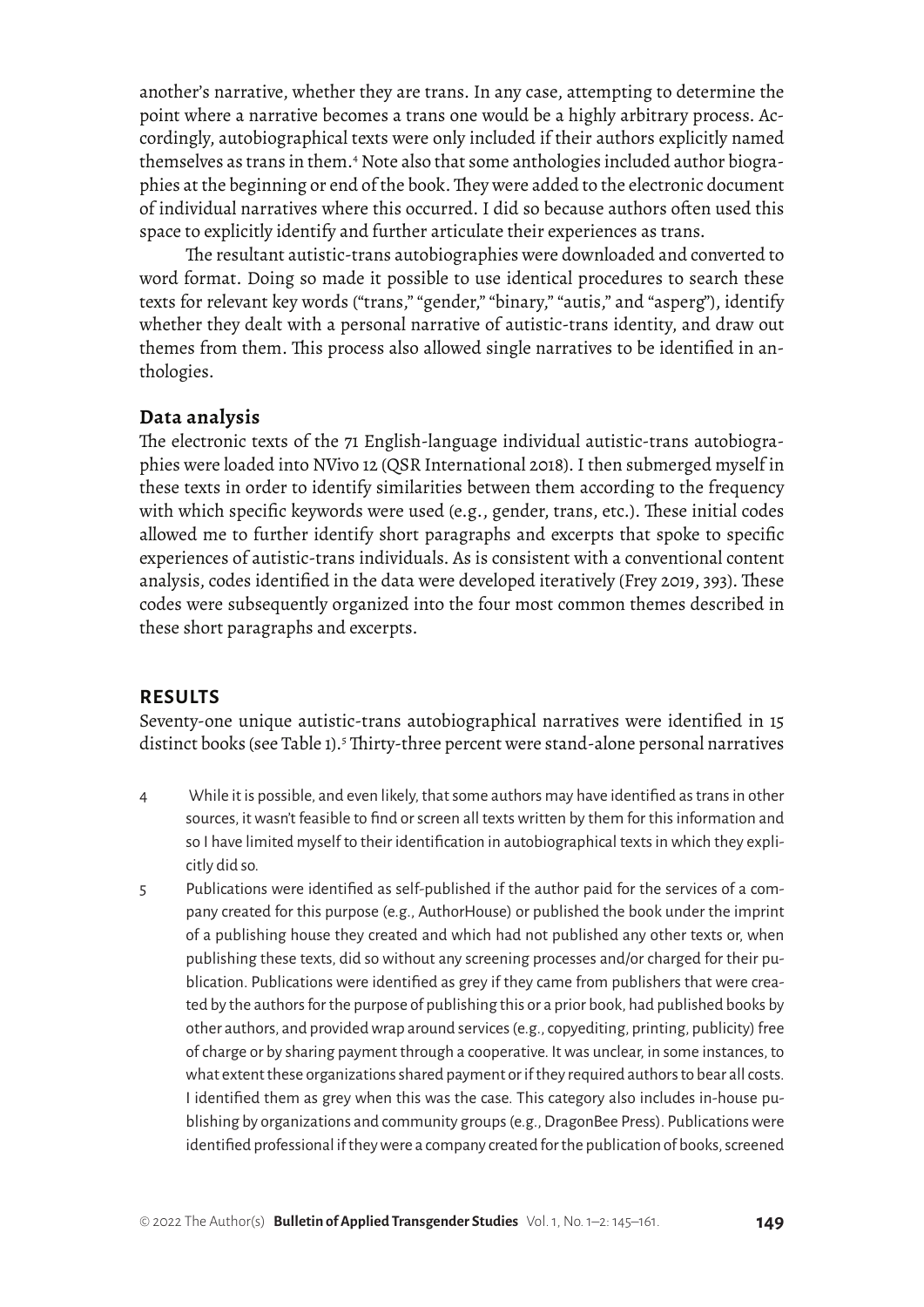| Year        | Title                                                                              | Author(s)/Editor(s) | Publisher                         | Publisher<br>Type | Focus        | Text Type | Number of<br>Narratives |
|-------------|------------------------------------------------------------------------------------|---------------------|-----------------------------------|-------------------|--------------|-----------|-------------------------|
| 2003        | Women From Another Planet                                                          | Miller              | AuthorHouse                       | Self              | Autism       | Anthology |                         |
| 2004        | Sex, Sexuality, and the Autism Spectrum                                            | Lawson              | Jessica Kingsley Publishers (JKP) | Professional      | Autism       | Single    |                         |
| 2013        | No You Don't: Essays from an Unstrange<br>Nind                                     | lones               | Unstrange Publications            | Self              | Autism       | Single    |                         |
| 2016        | The Spoon Knife Anthology                                                          | Nicholson and Monje | NeuroQueer Books                  | Grey              | Autism       | Anthology | ৩                       |
| 2016        | The ABCs of Autism Acceptance                                                      | lones               | Autonomous Press                  | Grey              | Autism       | Single    |                         |
| <b>2017</b> | Spoon Knife 2                                                                      | Ryskamp and Harvey  | NeuroQueer Books                  | Grey              | Autism       | Anthology |                         |
| <b>2017</b> | Journey of Gender and Identity Discovery<br>Transitioning Together: One Couple's   | Lawson and Lawson   | JKP                               | Professional      | Trans/Autism | Single    |                         |
| 2017        | All the Weight of Our Dreams                                                       | Brown et al.        | DragonBee Press                   | Grey              | Autism       | Anthology | ৩                       |
| 2018        | Spoon Knife 3                                                                      | Walker and Reichart | NeuroQueer Books                  | Grey              | Autism       | Anthology | ξ                       |
| 2018        | Challenging Genders: Non-Binary Experienc-<br>es of Those Assigned Female at Birth | and Burill<br>Brown | Boundless Endeavors               | Self              | Trans/Autism | Anthology | 2                       |
| 2019        | Spoon Knife 4                                                                      | Raymaker and Allen  | Autonomous Press                  | Grey              | Autism       | Anthology | 2                       |
| 2019        | Uncomfortable Labels                                                               | Dale                | JKP                               | Professional      | Trans/Autism | Single    |                         |
| <b>2020</b> | Non-Binary Lives                                                                   | st et al.<br>ĪΜ     | JKP                               | Professional      | Trans        | Anthology |                         |
| <b>2020</b> | Spectrums                                                                          | Sparrow             | JKP                               | Professional      | Trans/Autism | Anthology | 55                      |
| <b>2020</b> | Our Autistic Lives                                                                 | Ratcliffe           | JKP                               | Professional      | Autism       | Anthology | 3                       |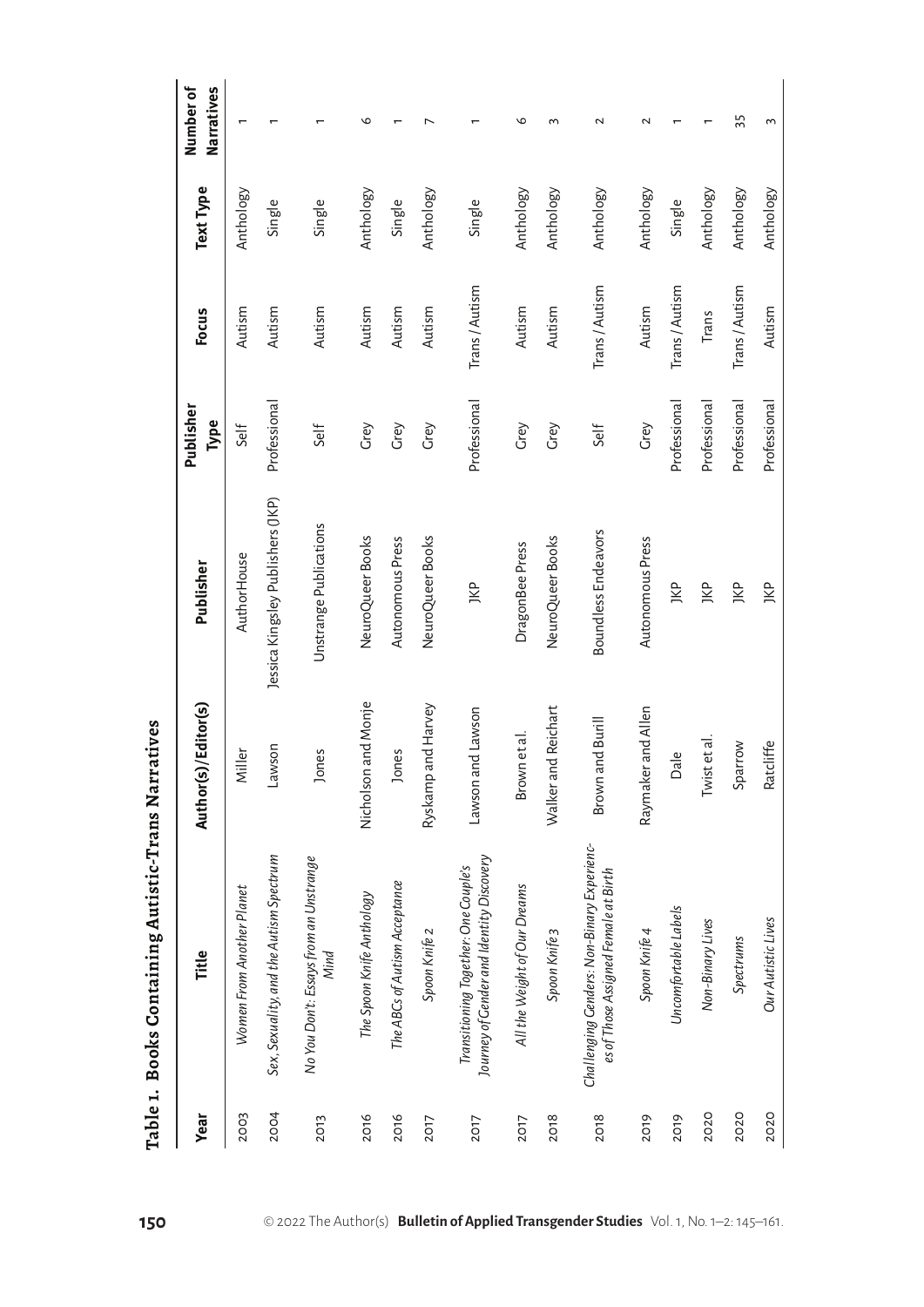(5 books: 3 focused on autism and 2 on autistic-trans experience). The remaining 67% appeared in anthologies (66 individual narratives in 10 books: 7 focused on autism, 2 specifically on the non-binary experience, and 1 on the autistic-trans experience). A full 40% of all publications to date have been published by JKP. A node also forms around Maxfield Sparrow who, as either author or editor, is responsible for 4 books and 39 (55%) of all narratives. Autistic-trans autobiographies have increased steadily since the first text was published in 2003, with 2 published by 2004 and the remainder since 2013 (3 each, or 40% of the total, in 2017 and 2020).

# **Themes**

These themes represent the four most common topics mentioned across these 71 individual autobiographical narratives. "Autism diagnosis" related to individual author's experiences of diagnosis as both trans and autistic. "Community" deals with individual experiences of autistic-trans, trans, and autistic communities. "Coming out" (as trans) examines the authors experience of coming out as and being trans. Finally, "gender" highlights autistic-trans people's unique experiences in this area.

# *Autism diagnosis*

This theme dealt with authors' experience of and feelings about autism diagnosis. It includes experiences of receiving a formal diagnosis as either an adult or child and of self-diagnosis. There was, in fact, often overlap between self- and adult diagnosis. Many individuals who sought an adult diagnosis, for instance, spoke about learning from their parents that autism had been queried and, in some cases, diagnosed when they were children. In these cases, parents often responded by refusing to acknowledge the diagnosis/potential for diagnosis and/or hiding it from their children. Many identified their parents and others, including trans healthcare specialists, as failing to support them in seeking a diagnosis of autism as an adult. This often resulted in autistic-trans people and their parents failing to acknowledge or address the areas in which resources were needed.

> I started bugging my therapist at the gender clinic. He didn't "see it"; he didn't think autism spectrum disorder (ASD) was a "good diagnostic fit." But I got him to administer some metrics. Lo and behold, I scored high on the Ritvo Autism Asperger Diagnostic Scale. He referred me to the Autism Society, whose doctors gave me an official diagnosis. Now my gender clinic screens all transgender and gender nonconforming patients for ASD. (Qwyrdo in Sparrow 2020, 79)

Several individuals described an autism diagnosis as allowing them to better understand themselves and to feel more comfortable interacting with the autism community.

> I got my formal autism diagnosis a few days before my 20th birthday. I didn't really need the services or accommodations that came with it at that point. I had been living without them for so long. For me, a diagnosis was a pass to join the autistic community, make friends, and do advocacy work. I threw myself into the autistic community, happy at last

submissions, and provided free wrap around publication services.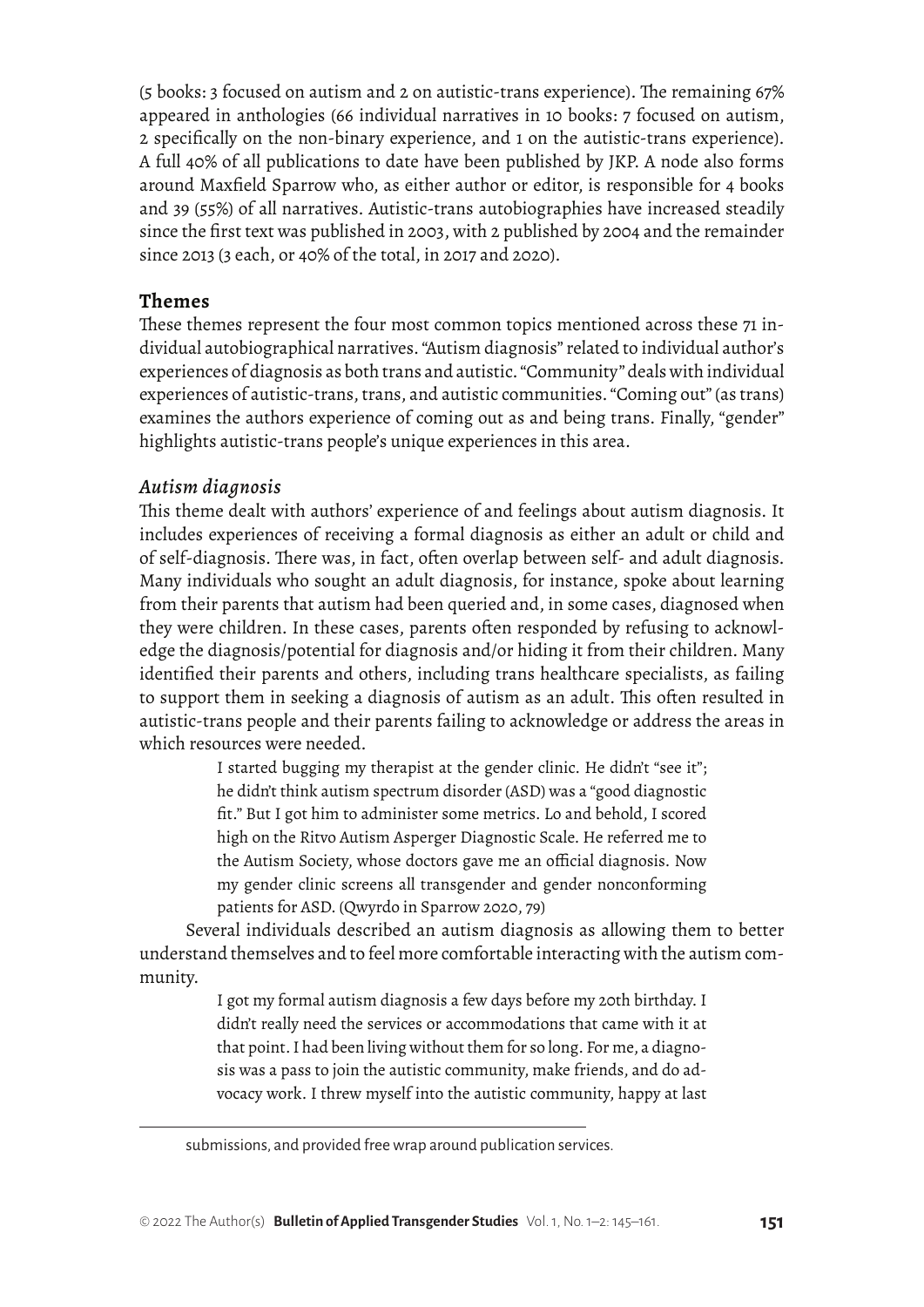## *Community*

Community was another common theme in autistic-trans autobiographies. Many spoke about having trouble accessing the autistic community as a TGNB person or vice versa. In the latter case ableism was a barrier, while in the former transphobia was the key issue. A common response to this impasse was the creation of in person and online autistic-trans community spaces. Autistic-trans individuals spoke of these community spaces and groups as providing the exemplars of autistic-trans life that they wished were available to them when they were younger. These communities also appear to have fulfilled a desire to share things about their experience with others. On the other hand, it was noted that autistic-trans community spaces can be very 'white' and unwelcoming for people of color.

> When I'm around other trans people or in queer spaces, they're usually either all-white or extremely intolerant of my stimming, or both. … I am sustained by people who can understand that I'm not really joking when I say that my gender is "fuck colonialism," and provide me with a cultural or at least ideological anchor against which I can feel a little less bereft, a little less like white people have managed to take not only my homeland and cultures away from me but also any chance at a coherent gender identity. (//kiran foster in Brown et al. 2017, 233–35)

## *Coming out (as trans)*

This was the most common theme. It captures the tendency of autistic-trans individuals to "try out" and exhaust all other possible identities before accepting themselves as trans and includes those who knew and accepted their trans identity without question. This theme is particularly observable in the autobiographical materials of individuals who published both before and after identifying as trans (Jones 2013, 2016; Lawson 2004; Lawson and Lawson 2017; Sparrow 2020).

> In terms of my gender identity, I was also one of those people who "always knew." I didn't know of the word "transgender" until much later, but I always knew that I was "really a boy." Throughout my childhood, I had always resented being told that I was a girl, but I also knew I would get in trouble if I tried to explain to the adults in my life that I was really a boy. (Kerry Chin in Sparrow 2020, 201)

Many individuals received hostility from the larger (and often cisgender) LGBTQ community for affirming and expressing their trans identity.

> At the time, I identified publicly as a stone soft butch. I had found drag king shows a socially acceptable way to pack and bind, to see if I was comfortable in my male skin. A lesbian in the LGBTQ community told me after a performance, "Don't be a man. You aren't a man, just a stone diesel dyke." It hurt me deeply. It was the one community that had seemed to accept me as me, and suddenly I was met with discrimination again. It became the day I learned transphobia exists in all communities—the day I began to distance myself from that community. (Jordan in Sparrow 2020, 155)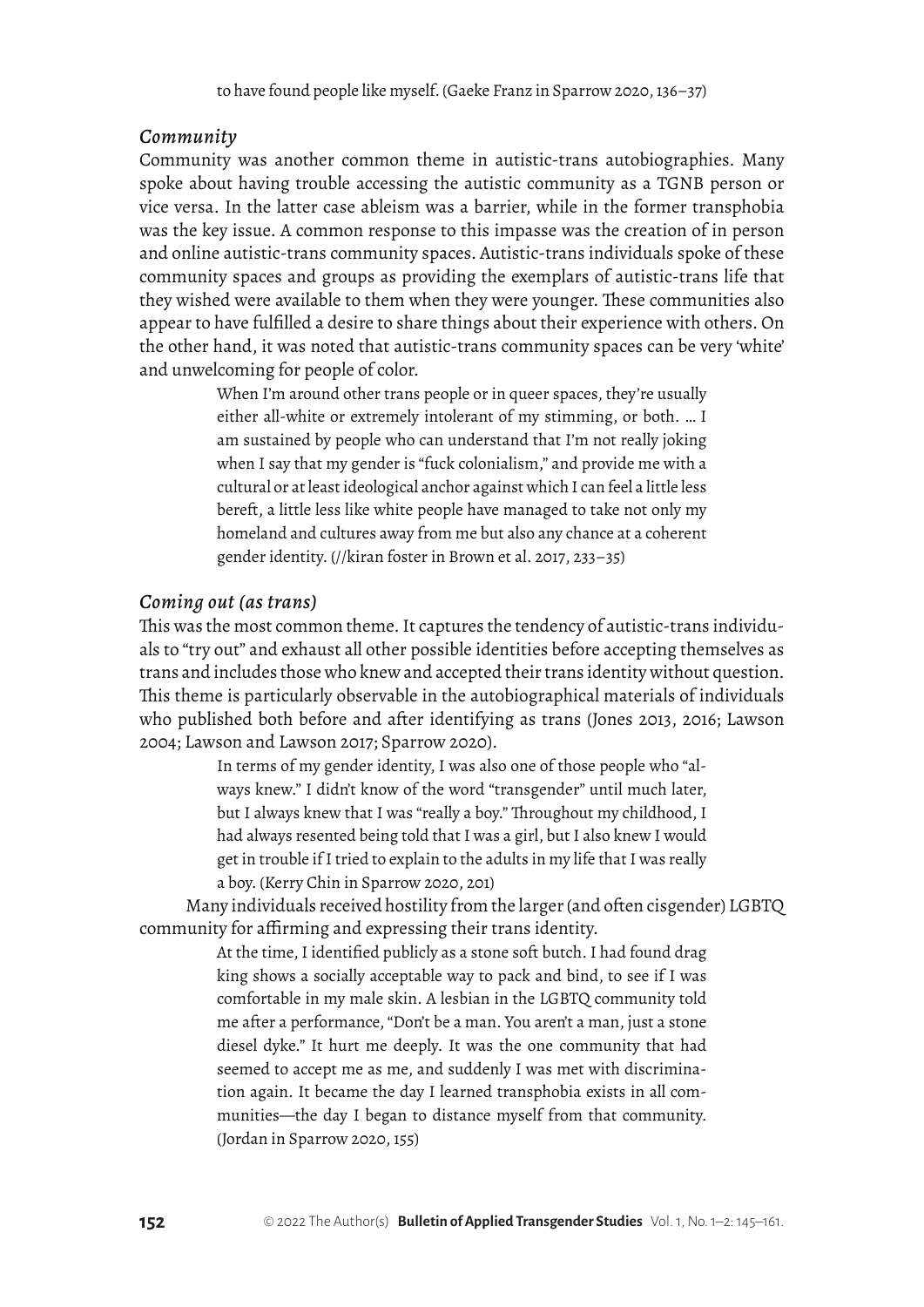Similarly, many autistic-trans people were told by trans healthcare professionals and their parents that they couldn't be both trans and autistic. One result of this suspicion is that autistic people are often made to wait longer and 'jump through more hoops' prior to receiving trans healthcare (Strang et al. 2018a; van Schalkwyk et al. 2015).

As noted, many autistic-trans individuals discussed wishing that they had known that being TGNB was a possibility and/or that they knew someone who was while they were growing up. Ultimately this didn't stop them from coming to understand themselves as TGNB, but it did make the process more stressful and isolating. Many spoke of this eventual realization as an epiphany and in terms of divergent knowledge and ideas coalescing suddenly.

> Nonbinary. That's a word—a concept—I wish you had known when I was five and asking questions. Or genderqueer. Or gender nonconforming. I can hardly begin to imagine how my life would have unfolded had I simply known there were people who were neither boys nor girls, had I known there were people not defined by what's between their legs. (Qwyrdo in Sparrow 2020, 78)

On the other hand, many autistic-trans autobiographers spoke about seeing gender roles and gender itself as inherently arbitrary and meaningless. Perhaps unsurprisingly a majority (38 out of 63 individuals) self-identified as nonbinary or genderless.

> I never learned to see my body as a woman's body in the sense that a woman's body is an actor in socio-sexual relations. My body is the support structure for me, my intellect, my memories, my sensory experiences. If it has a gender, that gender lives on the outside, not in here where it would make a difference to how I feel or see the world (except in so far as I am shaped by how my gender causes the world to see and feel about me). (Meyerding in Miller 2003, 165–66)

Conversely, other individuals experienced gender and gender identity as "embodied" and all encompassing, such that their gender was intertwined with and inseparable from their experience of being autistic, and vice versa.

> It goes like this: Somebody I have to work with to survive will respect at most two of the three things that are most central to who I am: my race, my gender, or my neurodivergence… I am the sum of my parts, and any and all care I've received has fallen short because it's attempted to treat my parts separately if it considers them at all. (//kiran foster in Brown et al. 2017, 233)

#### *Gender*

The final theme captures the way in which autistic-trans people discussed their unique experiences and concepts of gender. As noted, most autistic-trans autobiographers identified explicitly as nonbinary. Others identified with uniquely *autistic genders* such as autigender, identified as metagender or gendervague, and/or spoke of feeling genderless—a phenomenon that has been noted to be quite common among autistics (Davidson and Tamas 2016). Jones (2016, 130), for instance, remarked that "there are many words for my gender, including metagender, bigender, genderqueer, genderfluid, gendervague… but the word that best captures my own gender is 'epicene.'" Sparrow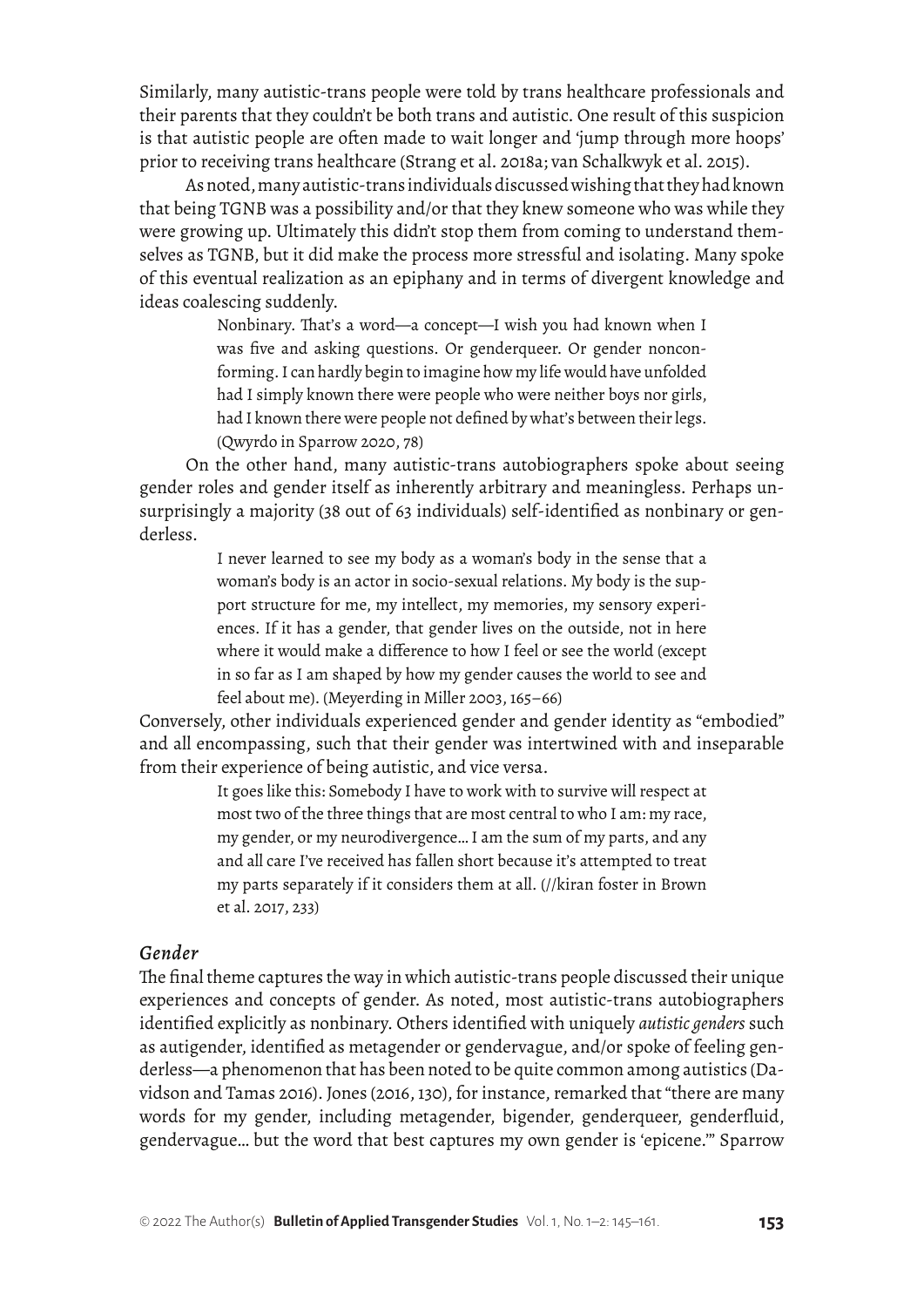I cannot separate my gender identity from my autism. We Autistics have a word for that: gendervague. One definition of gendervague is "a gender identity that is highly influenced by being neurodivergent, and feels undefinable because of one's neurodivergence." Another definition is, "your gender is not definable with words because of one's status as neurodivergent."

Regarding not understanding gender, Alyssa Hillary notes that when they wrote "about the erasure of Queer Autistic people for *Criptiques* (Wood 2014) … Autistic people compared asking about their gender to asking how many miles per gallon an electric bike got… Some of us didn't 'get' gender in the neurotypical way" (Brown and Burill 2018, 84). Likewise, ren koloni (in Sparrow 2020, 181) asserts that

> you do not have to know what your gender is. "Man" and "woman" don't have to make sense to you. Even new words, the ones we made to make sense to more of us, like "demigirl" or "autigender" or "bigender" or "neutrois," don't have to make sense to you. You don't have to know what you like to be called, or what you like to wear, or what you like your body to feel like. Gender is a journey, and you don't have to know where you're going to end up. If you're lost, find yourself in the little things (like we autistics always do).

## **DISCUSSION**

Since 2003 the English-language autistic-trans autobiographical medium has grown from 0 to 71 narratives published in 15 books (see Table 1). This genre is highly unique and tends to occur in anthologies that collect the writings of autistics, autistic-trans, and/or trans people. Only 5 publications used a conventional autobiographical format in which a single, or in one case a couple's (Lawson and Lawson 2017), self-narrative is shared. Autistic-trans autobiography is also unique in its tendency to be grey market or self-published (60% of all texts). All other texts are under the imprint of JKP. Grey market and self-publication may present a relatively lower barrier to new, unique, and unconventional narratives like these.

Perhaps one of the most interesting aspects of autistic-trans autobiography is the discussion of experiences of gender that are unique to this group, such as autigender. Jordynn Jack (2012, 1) notes that "autistic individuals view gender as a copia, or tool for inventing multiple possibilities through available sex/gender discourses." While it was not uncommon for autistic-trans autobiographers to identity with gender in a binary or unambivalent manner, as Davidson and Tamas (2016, 59) observe, many such individuals

> highlight the draining and relentless emotional labour that doing gender "typically" requires, and many on the spectrum respond by explicitly rejecting or simply neglecting its confounding demands, identifying with neither side of the m/f divide in attempts to give up the ghost of gender.

Until recently autistic-trans people have been thought to be a conceptual impos-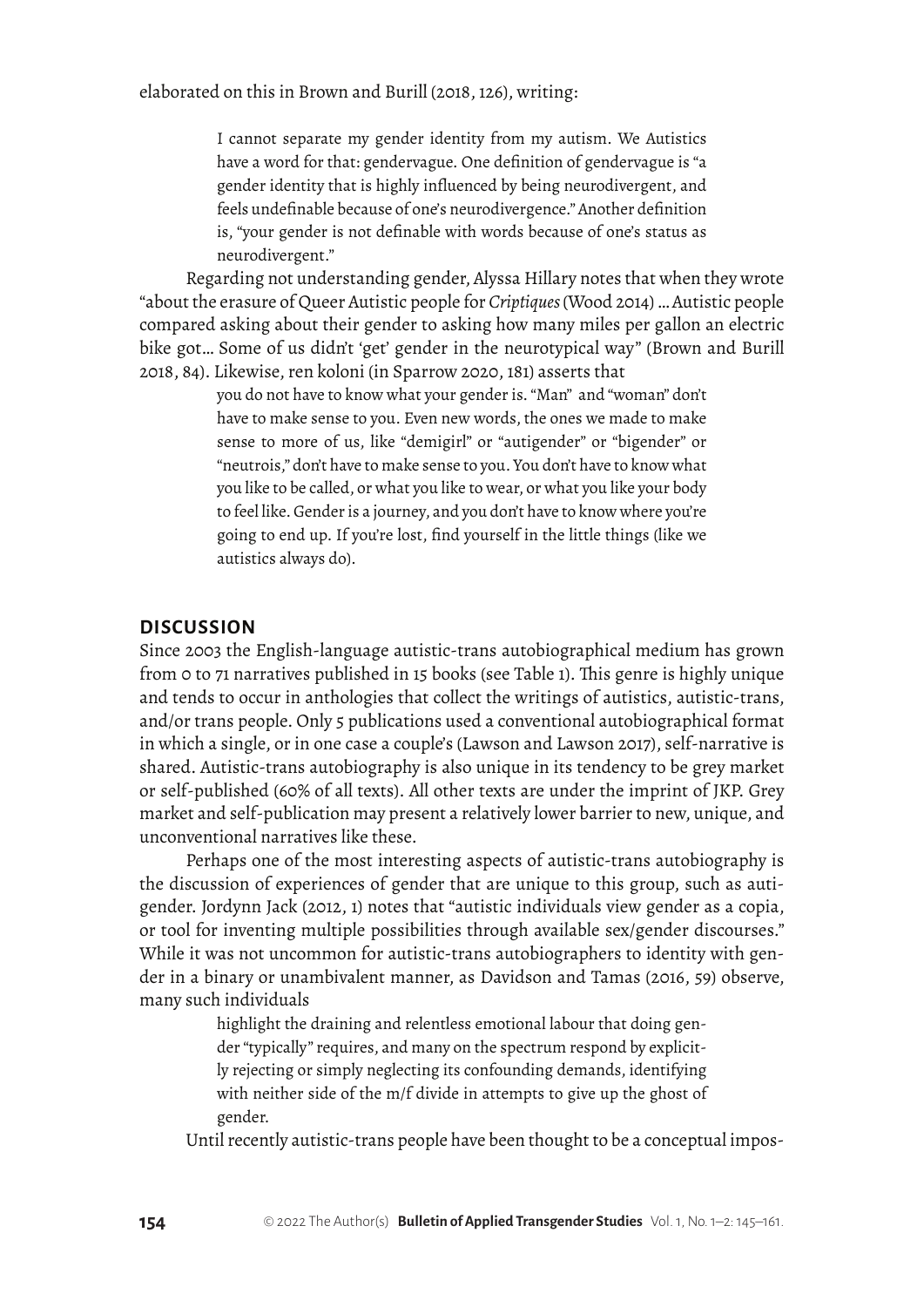sibility or not competent to speak for ourselves (AlterHéros n.d.; Strang et al. 2018b). This may have contributed to professional publisher's lack of interest in the narratives of autistic-trans individuals. Public awareness of individuals who are both trans and autistic has also been minimal, and research and academic literature have focused largely on the etiology and pathos of this overlap (Jack 2011; Yergeau 2018). Indeed, autistics are often characterized as "so rhetorically impaired that they remain unoriented toward all that is normative and proper, whether empathy or eros or gender (performance and concept unto itself)" (Yergeau 2018, 27).

Within this context, autistic-trans people have been rhetorically deployed to undermine the provision of trans healthcare on both an individual and societal level (Hruz 2020; (Adams 2018; Hurst 2019; Yergeau 2018). This argument posits that (a) the overlap of transgender identity and autism appears high; (b) autistic people may simply be "fixated" on or "obsessed" with gender; (c) many trans individuals may be eligible for a diagnosis of autism; and therefore (d) all trans people should be subjected to autism screening and increased gatekeeping in order "protect" vulnerable autistic people from transitioning (Strang et al. 2018b; Suissa and Sullivan, 2021; Turban and van Schalkwyk 2018).

Autistic-trans autobiographers often discuss attempts to supress their gender identity or negotiate its replacement with a series of other, seemingly more socio-politically acceptable identities (e.g., gay, lesbian, drag king, butch, etc.). This may also reflect autistic-trans peoples' willingness to experiment and "try out" different genders and gender expressions (Davidson and Tamas 2016). It has been observed that autistic people tend not to moderate their honesty and so coming out as trans may be connected to their inability and/or unwillingness to hide or suppress this aspect of their being (Walsh 2020; Walsh et al. 2018).

Some autobiographers spoke about the growing tendency of trans healthcare practitioners to screen all applicants for autism (Strang et al. 2018a). Qwyrdo (in Sparrow 2020, 79), for instance, explained that due to their self-advocating for an autism assessment, their gender clinic now "screen[s] *all* [transgender] and gender nonconforming patients for [autism spectrum disorder]." While healthcare access and quality may be improved by educating providers about all aspects of a person's experience, many practitioners continue to feel "that for autistic people, trans identity is little more than an obsession or a compulsion… [and] that autistic people might "misinterpret" their autism-related social oddities and exclusions as genderqueer identity" (Yergeau 2018, 71).

Transgender healthcare professionals may exercise additional caution when faced with autistic-trans individuals who do not fit the expected transgender narrative (Dewey and Gesbeck 2016). Growing evidence suggests, however, that autistics may be less likely to recite the conventional transitional narrative (e.g., binary identity, presenting as "typically" gendered) due to a different experience of gender identity, or because they simply do not perceive or care about the need to make their healthcare providers comfortable in exchange for healthcare (Adams and Liang 2020). Walsh (2020, 3) offers a

> more parsimonious proposition… that autistic people are more likely to identify as trans due to differences in perception and cognition leading to a reduction in the likelihood that social conditioning will pre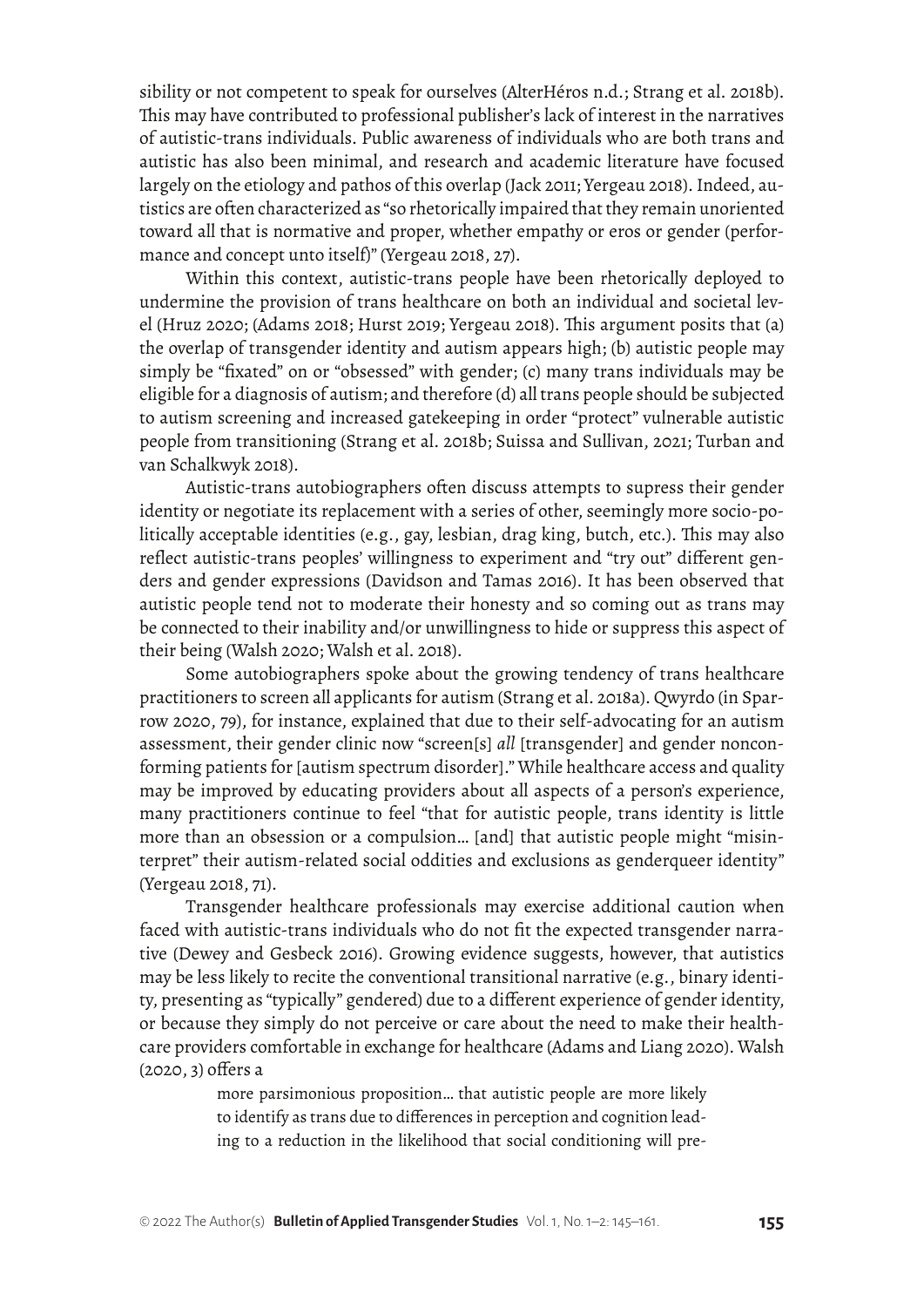vent them from becoming aware of their gender identity when it differs from the gender assigned to them at birth.

Autistic people who do not perceive the need to give a conventional transitional narrative may, therefore, be at a marked disadvantage in accessing transgender healthcare simply because this process is not accessible.

Trans healthcare professionals' tendency to exercise greater caution with autistic clients reflects the "double empathy" problem, whereby both autistic and neurotypical individuals lack insight into each other's respective cultures and world views (Milton 2012). However, where the neurotypical perspective is seen as fundamentally normal, it is autistic people who must travel further in bridging this gap. Trans healthcare professionals can thus view their expectations of trans identity, as observed and measured among neurotypicals, as normal and autistic performances of this identity as fundamentally abnormal and "wrong" (Gillespie-Lynch et al. 2017). As a result, practitioners may withhold transgender healthcare until such a time as the autistic person's performance of gender becomes (or appears to become) more neurotypical, resulting in longer and even perpetual waiting periods (Adams and Liang 2020).

Ian Hacking (2009), in speaking of a phenomenon that he calls the looping effect, argues that autobiography collectively creates the language to identify experiences that exist, but for which there are no or inadequate words. Subsequent autobiographies build on and evolve this language, creating something new, but no less real. Indeed, Hacking (1999, 119) is careful to note that autism and sexual identity are "both socially constructed and yet 'real'." We see this phenomenon in the iterative creation of names for uniquely autistic genders. Hacking (1996, 370) further opines that "to create new ways of classifying people is also to change how we can think of ourselves, to change our sense of self-worth, even how we remember our own past. This in turn generates a looping effect because people of the kind behave differently and so are different." Judith Butler (1990, 2004) speaks of gender in similar terms, where it is both true that one becomes gendered by continuously performing a gender and that it is deeply felt, immutable, and *real* (see Finlay 2017). The looping effect impacts how both autistics and healthcare professionals come to see and define autism and, ultimately, the diagnostic requirements to which autistic-trans people are held. Trans people, for their part, are often required to give a common narrative of this experience to receive healthcare. This narrative, at best a linguistic oversimplification to make it possible to talk "about what was hitherto unknown," subsequently becomes a measurement by which TGNB people are judged *real* and deserving of healthcare (Hacking 2009, 1467).

Autistic-trans autobiography creates the possibility of identifying and *making real* the unique experience of these individuals, allowing them to challenge those narratives that delay or prevent access to trans healthcare (Hacking 2007, 2009). The new narrative, however, may subsequently be repurposed to measure other autistic-trans individuals. The key issue seems to be that the healthcare field, at least with regards to diagnosis, has difficulty encompassing and allowing for a diverse and continuously evolving breadth of experience.

## **Limitations**

The genre of autistic-trans autobiography is very new and rapidly evolving. While this content analysis presents an overview of the genre, it does not exhaustively record or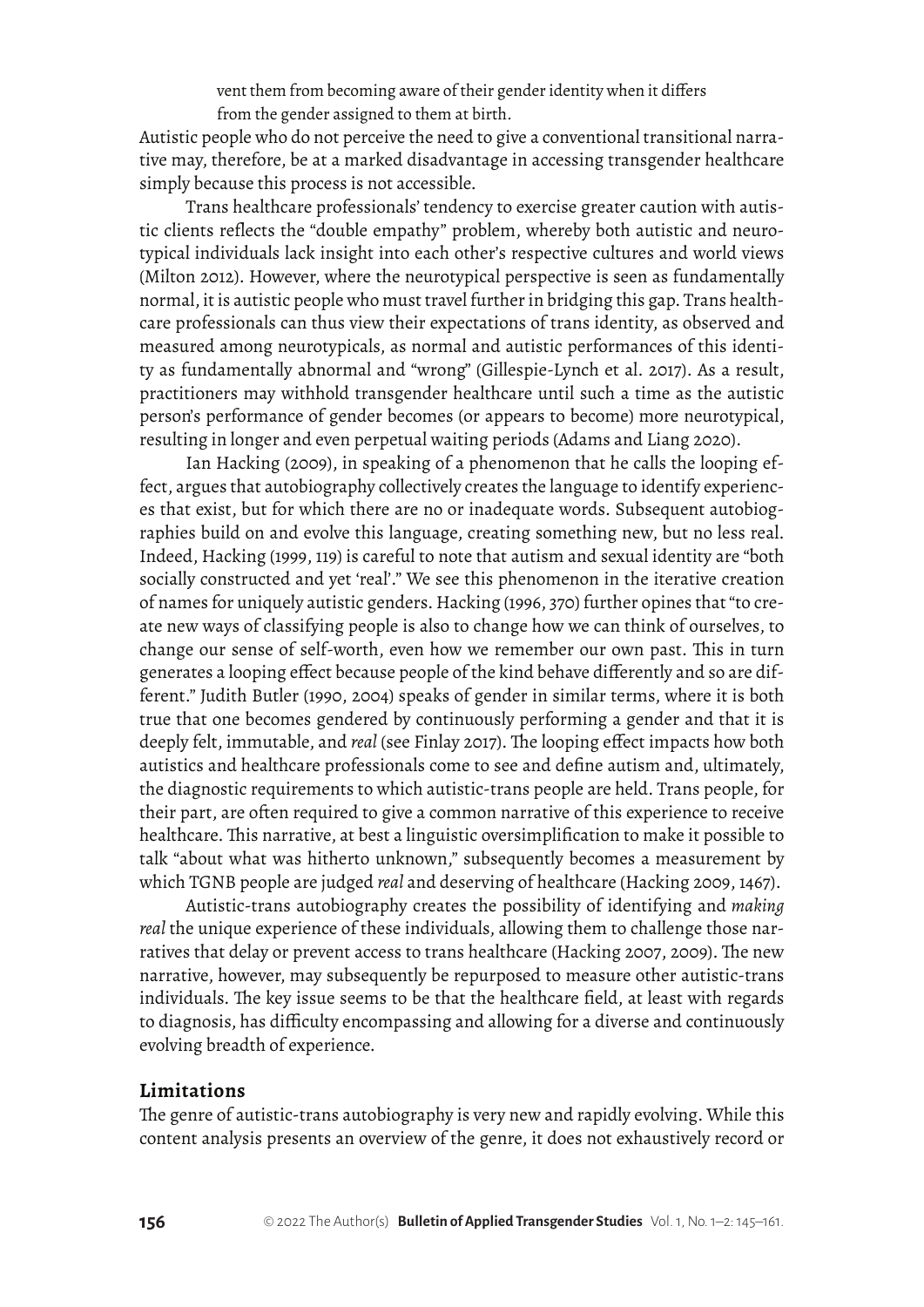identify everything relevant about or important to autistic-trans people. For instance, this analysis does not include material from blogs, an area that future researchers will likely find fruitful. As indicated by the looping effect, we can expect autistic-trans autobiography to evolve rapidly as more people publish their experiences. Accordingly, all analyses of this field must account for the heterogeneity of this group and their experiences, goals, and needs regarding gender identity and healthcare. Nevertheless, this analysis provides context for future research, especially that which utilizes a broader sample or conducts an in-depth analysis of select texts.

## **CONCLUSION**

As seen in this mixed methods content analysis of autistic-trans autobiography, autistic-trans individuals most often cite their experiences of autism diagnosis, community, coming out as trans, and gender as meaningful in their lives. This contrasts significantly with the existing and increasingly voluminous research and academic literature on this co-occurrence. The latter tends to fixate on the etiology of the coincidence of transgender identity and autism and its subsequent implications for access to transitional healthcare. This focus has the result of pathologizing autistic-trans individuals, undermining their bodily autonomy, and allowing them to be weaponized against other transgender individuals. What is more, it does nothing to challenge the difficulty that the wider public has with comprehending that transgender people can also be autistic.

It is useful to examine these challenges within the context of the double empathy problem (Milton 2012), the looping effect (Hacking 2009), gender performance, and access to transgender healthcare. In all respects, however, an accurate understanding of autistic-trans experience must include the voices of these individuals themselves. The autobiographical texts examined in this article demonstrate that autistic-trans people are, like all transgender people, a heterogeneous community with a multiplicity of goals and needs.

#### **REFERENCES**

- Adams, Stephan. 2018. "How the Only NHS Transgender Clinic for Children 'Buried' the Fact that 372 of the 1,069 Patients were Autistic." *Daily Mail*. November 17. [http://www.dailymail.co.uk/news/article-6401947/How-NHS-childrens-trans](http://www.dailymail.co.uk/news/article-6401947/How-NHS-childrens-transgender-clinic-buried-fact-372-1-069-patients-autistic.html)[gender-clinic-buried-fact-372-1-069-patients-autistic.html](http://www.dailymail.co.uk/news/article-6401947/How-NHS-childrens-transgender-clinic-buried-fact-372-1-069-patients-autistic.html).
- Adams, Stephan. 2020. "'I Went Behind My 16-year-old Autistic Daughter's Back to Stop the Tavistock Clinic Giving Her Puberty Blocking Drugs': Mother Explains Why She Had to Fight for Momentus Legal Victory." *Daily Mail*, December 12. [http://www.dailymail.co.uk/news/article-9046865/Mother-explains-fight-le](http://www.dailymail.co.uk/news/article-9046865/Mother-explains-fight-legal-victory-stop-puberty-blockers-daughter.html)[gal-victory-stop-puberty-blockers-daughter.html](http://www.dailymail.co.uk/news/article-9046865/Mother-explains-fight-legal-victory-stop-puberty-blockers-daughter.html).
- Adams, Noah, and Bridget Liang. 2020. *Trans and Autistic: Stories from Life at the Intersection.* London: Jessica Kingsley Publishers.
- AlterHéros. n.d. "Neuro/Diversities." Accessed March 5, 2022. [http://alterheros.com/](http://alterheros.com/en/neurodiversities/) [en/neurodiversities/](http://alterheros.com/en/neurodiversities/).
- Baron-Cohen, Simon. 2018. "The Truth About Hans Asperger's Nazi Collusion."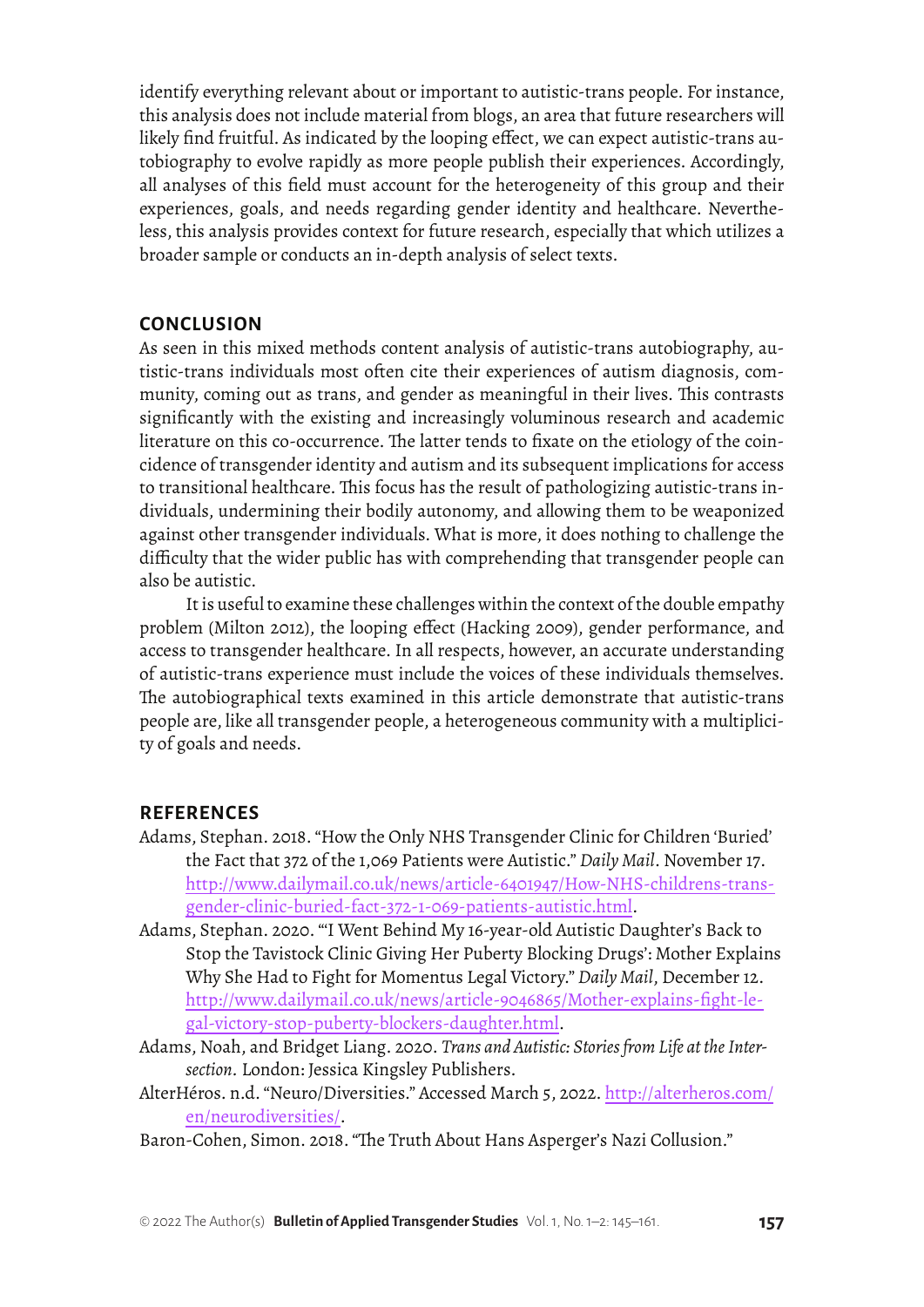*Nature*, May 8.<http://www.nature.com/articles/d41586-018-05112-1>.

- Brown, Lydia X. Z., E. Ashkenazy, and Morénike Giwa Onaiwu, eds. 2018. *All The Weight of Our Dreams: On Living Racialized Autism.* Lincoln, NE: DragonBee Press.
- Brown, Michael Eric, and Daywalker Burill, eds. 2018. *Challenging Genders: Non-Binary Experiences of Those Assigned Female at Birth.* Miami, FL: Boundless Endeavors.
- Butler, Judith. 1990. *Gender Trouble: Feminism and The Subversion of Identity*. New York: Routledge.
- Butler, Judith. 2004. *Undoing Gender*. New York: Routledge.
- Dale, Laura Kate. 2019. *Uncomfortable Labels: My Life as a Gay Autistic Trans Woman.* London: Jessica Kingsley Publishers.
- Davidson, Joyce, and Sophie Tamas. 2016. "Autism and the Ghost of Gender." *Emotion, Space and Society* 19: 59–65. <https://doi.org/10.1016/j.emospa.2015.09.009>.
- DeThorne, Laura S. 2020. "Revealing the Double Empathy Problem." *The ASHA Leader* 25 (3).<https://doi.org/10.1044/leader.FTR2.25042020.58>.
- Dewey, Jodie M., and Melissa M. Gesbeck, 2016. "(Dys)functional Diagnosing." *Humanity & Society* 41 (1): 37–72. <https://doi.org/10.1177/0160597615604651>.
- Egner, Justine E. 2019. "'The Disability Rights Community Was Never Mine': Neuroqueer Disidentification." *Gender & Society* 33 (1): 123–47. [https://doi.](https://doi.org/10.1177/0891243218803284) [org/10.1177/0891243218803284](https://doi.org/10.1177/0891243218803284).
- Finlay, Toby. 2017. "Non-Binary Performativity: A Trans-Positive Account of Judith Butler's Queer Theory." *Laurier Undergraduate Journal of the Arts* 4: 59–69.
- Frey, Bruce, ed. 2018. *The SAGE Encyclopedia of Educational Research, Measurement, and Evaluation*. Thousand Oaks, CA: SAGE.
- Gillespie-Lynch, Kristen, Steven K. Kapp, Patricia J. Brooks, Jonathan Pickens, and Ben Schwartzman. 2017. "Whose Expertise Is It? Evidence For Autistic Adults as Critical Autism Experts." *Frontiers in Psychology* 8 (438): 1–14. [https://doi.](https://doi.org/10.3389/fpsyg.2017.00438) [org/10.3389/fpsyg.2017.00438](https://doi.org/10.3389/fpsyg.2017.00438).
- Glidden, Derek, Walter Pierre Bouman, Bethany A. Jones, and Jon Arcelus. 2016. "Gender Dysphoria and Autism Spectrum Disorder: A Systematic Review of the Literature." *Sexual Medicine Reviews 4* (1): 3–14. [https://doi.org/10.1016/j.](https://doi.org/10.1016/j.sxmr.2015.10.003) [sxmr.2015.10.003](https://doi.org/10.1016/j.sxmr.2015.10.003).
- Hacking, Ian. 1996. "Looping Effects of Human Kinds." In *Casual Cognition: A Multidisciplinary Approach*, edited by Dan Sperber, David Premack, and Ann James Premack, 351–83. New York: Oxford University Press.
- Hacking, Ian. 1999. *The Social Construction of What?* Cambridge, MA: Harvard University Press.
- Hacking, Ian. 2007. "Kinds of People: Moving Targets." *Proceedings of the British Academy* 151: 285–318. <https://doi.org/10.5871/bacad/9780197264249.001.0001>.
- Hacking, Ian. 2009. "Autistic Autobiography." *Philosophical Transactions of the Royal Society B: Biological Sciences* 364 (1522): 1467–73. [https://doi.org/10.1098/](https://doi.org/10.1098/rstb.2008.0329) [rstb.2008.0329](https://doi.org/10.1098/rstb.2008.0329).
- Happé, Francesca G. E. 1991. "The Autobiographical Writings of Three Asperger Syndrome Adults: Problems of Interpretation and Implications for Theory." In *Autism and Asperger Syndrome*, edited by Uta Frith., 207–42. New York: Cambridge University Press.
- Hruz, Paul W. 2020. "Deficiencies in Scientific Evidence for Medical Manage-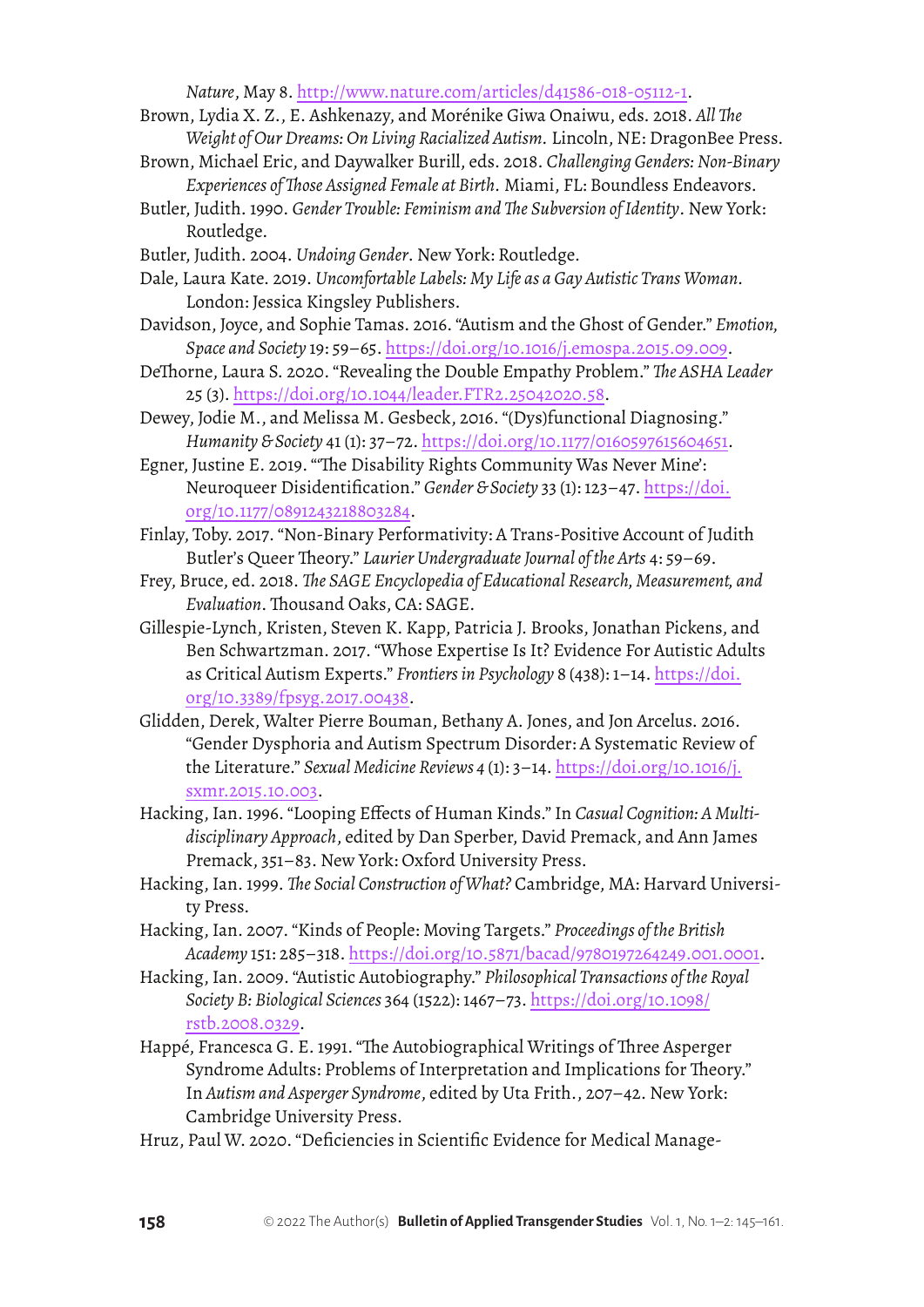ment of Gender Dysphoria." *Linacre Quarterly* 87 (1): 34–42. [https://doi.](https://doi.org/10.1177/0024363919873762) [org/10.1177/0024363919873762](https://doi.org/10.1177/0024363919873762).

- Hurst, Greg. 2019. "Mother Sued Tavistock Child Gender Clinic Over Treatments." *The Times*, October 12. [http://www.thetimes.co.uk/article/mother-sues-tavis](http://www.thetimes.co.uk/article/mother-sues-tavistock-child-gender-clinic-over-treatments-r9df8m987)[tock-child-gender-clinic-over-treatments-r9df8m987](http://www.thetimes.co.uk/article/mother-sues-tavistock-child-gender-clinic-over-treatments-r9df8m987).
- Jack, Jordynn. 2012. "Gender Copia: Feminist Rhetorical Perspectives on an Autistic Concept of Sex/Gender." *Women's Studies in Communication* 35 (1): 1–17. [https://](https://doi.org/10.1080/07491409.2012.667519) [doi.org/10.1080/07491409.2012.667519](https://doi.org/10.1080/07491409.2012.667519).
- Jack, Jordynn. 2011. "'The Extreme Male Brain?' Incrementum and the Rhetorical Gendering of Autism." *Disability Studies Quarterly* 31 (3): 1–18. [https://dsq-sds.](https://dsq-sds.org/article/view/1672) [org/article/view/1672](https://dsq-sds.org/article/view/1672).
- Jessica Kingsley Publishers. 2018. "Autism Spectrum Disorder and Related Conditions 2018." London: Jessica Kingsley Publishers. [https://issuu.com/jessicakingsley](https://issuu.com/jessicakingsleypublishers/docs/autism_catalogue_feb2018_-_issuu)[publishers/docs/autism\\_catalogue\\_feb2018\\_-\\_issuu](https://issuu.com/jessicakingsleypublishers/docs/autism_catalogue_feb2018_-_issuu).
- Jessica Kingsley Publishers. 2022. "Jessica Kingsley Publishers." Accessed March 5, 2022. <http://uk.jkp.com/>.
- Jones, Sparrow Rose. 2016. *The ABCs of Autism Acceptance.* Fort Worth, TX: Autonomous Press.
- Jones, Sparrow Rose. 2013. *No You Don't: Essays from an Unstrange Mind.* Green Cove Springs, FL: Unstrange Publications.
- Lawson, Wenn. 2004. *Sex, Sexuality and the Autism Spectrum.* London: Jessica Kingsley Publishers.
- Lawson, Wenn, and Beatrice M. Lawson. 2017. *Transitioning Together: One Couple's Journey of Gender and Identity Discovery.* London: Jessica Kingsley Publishers.
- MacKinnon, Kinnon R., Daniel Grace, Stella L. Ng, Suanne R. Sicchia, and Lori E. Ross. 2020. "'I Don't Think They Thought I Was Ready': How Pre-Transition Assessments Create Care Inequities for Trans People With Complex Mental Health in Canada." *International Journal of Mental Health* 49 (1): 1–25. [https://doi.](https://doi.org/10.1080/00207411.2019.1711328) [org/10.1080/00207411.2019.1711328](https://doi.org/10.1080/00207411.2019.1711328).
- Mathias, Blake D., and Anne D. Smith. 2016. "Autobiographies in Organizational Research: Using Leaders' Life Stories in a Triangulated Research Design." *Organizational Research Methods* 19 (2): 204–30. [https://doi.](https://doi.org/10.1177/1094428115618761) [org/10.1177/1094428115618761](https://doi.org/10.1177/1094428115618761).
- Mayring, Philipp. 2019. "Qualitative Content Analysis: Demarcation, Varieties, Developments." *Forum: Qualitative Social Research* 20 (3). [https://doi.org/10.17169/](https://doi.org/10.17169/fqs-20.3.3343) [fqs-20.3.3343](https://doi.org/10.17169/fqs-20.3.3343).
- Mendes, Eva A., and Meredith R. Maroney. 2019. *Gender Identity, Sexuality and Autism: Voices from Across the Spectrum.* London: Jessica Kingsley Publishers.
- Miller, Jean Kearns. 2003. *Women From Another Planet.* Bloomington, IN: AuthorHouse.
- Milton, Damian E. M. 2012. "On The Ontological Status of Autism: The 'Double Empathy Problem.'" *Disability & Society* 27 (6): 883–87. [https://doi.org/10.1080/0](https://doi.org/10.1080/09687599.2012.710008) [9687599.2012.710008](https://doi.org/10.1080/09687599.2012.710008).
- Nicholson, N. I., and Michael Scott Monje, eds. 2016. *The Spoon Knife Anthology: Thoughts on Compliance, Defiance, and Resistance.* Fort Worth, TX: NeuroQueer Books.
- Pyne, Jake. 2021. "Autistic Disruptions, Trans Temporalities: A Narrative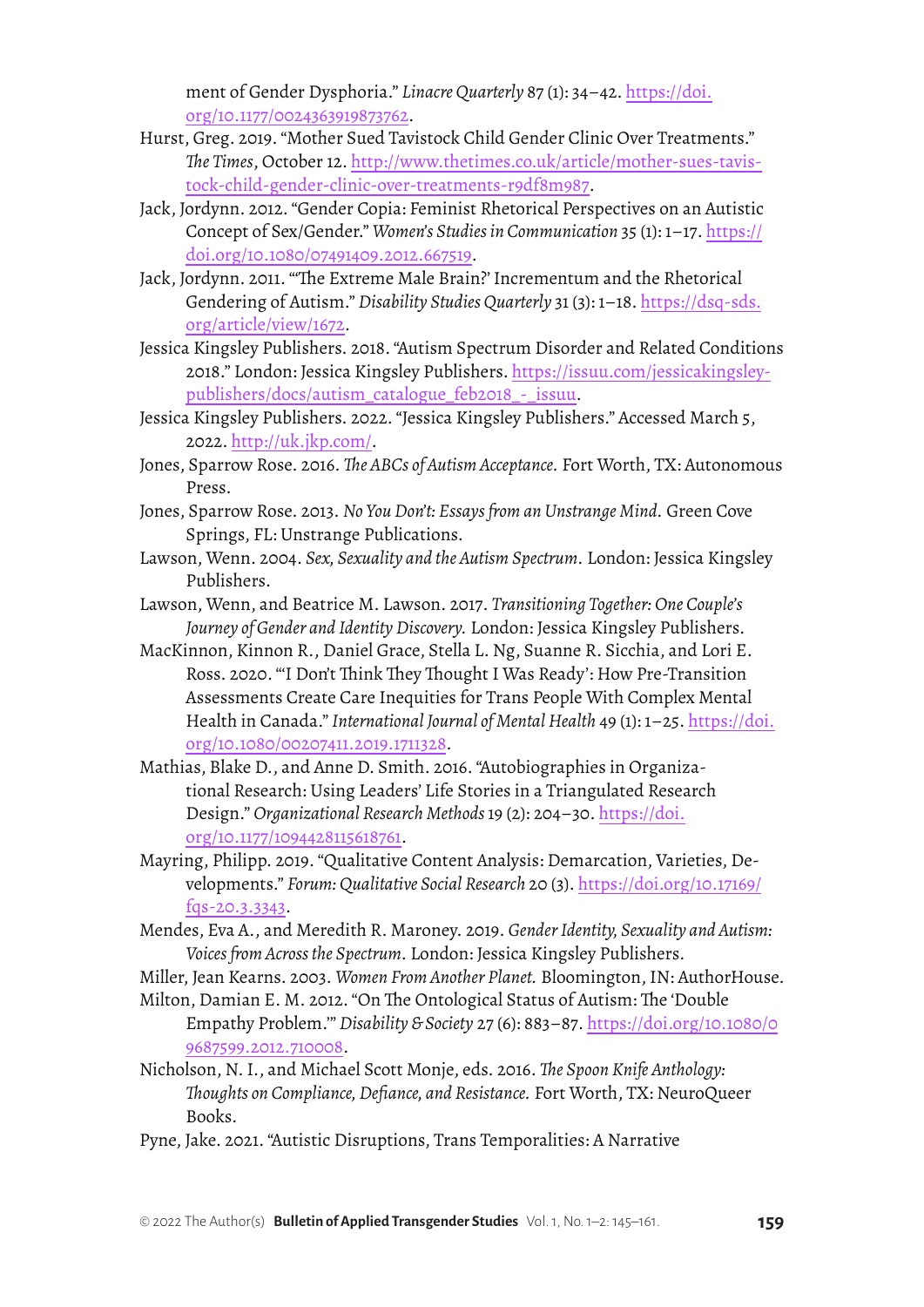'Trap Door' in Time." *South Atlantic Quarterly* 120 (2): 343–61. [https://doi.](https://doi.org/10.1215/00382876-8916088) [org/10.1215/00382876-8916088](https://doi.org/10.1215/00382876-8916088).

- QSR International. 2018. NVivo 12 [Computer software]. [https://www.qsrinterna](https://www.qsrinternational.com/nvivo-qualitative-data-analysis-software/home)[tional.com/nvivo-qualitative-data-analysis-software/home](https://www.qsrinternational.com/nvivo-qualitative-data-analysis-software/home).
- Ratcliffe, Alex, ed. 2020. *Our Autistic Lives: Personal Accounts from Autistic Adults Around the World Aged 20–70+.* London: Jessica Kingsley Publishers.
- Raymaker, Dora M., and B. Allen, eds. 2019. *Spoonknife 4: A Neurodivergent Guide to Spacetime.* Fort Worth, TX: Autonomous Press.
- Ryskamp, Dani Alexis, and Sam Harvey, eds. 2017. *Spoon Knife 2: Test Chamber.* Forth Worth, TX: NeuroQueer Books.
- Rimland, Bernard. 1994. "Recovery from Autism is Possible." *Autism Research Review International* 8 (2): 3.

Saleh, Naveed. 2019. "The Problem with Tethering Gender Dysphoria and Autism." *Verywell Health*, December 1. [https://www.verywellhealth.com/gender-dyspho](https://www.verywellhealth.com/gender-dysphoria-and-autism-4134405)[ria-and-autism-4134405](https://www.verywellhealth.com/gender-dysphoria-and-autism-4134405).

Shumer, D., Sari Reisner, Laura Edwards-Leeper, and Amy Tishelman. 2015. "Evaluation of Asperger Syndrome in Youth Presenting to a Gender Dysphoria Clinic." *LGBT Health* 3 (5): 387–90. <https://doi.org/10.1089/lgbt.2015.0070>.

- Sparrow, Maxfield. 2020. *Spectrums.* London: Jessica Kingsley Publishers.
- Strang, John F., Haley Meagher, Lauren Kenworth, Annelou L. C. de Vries, Edgardo Menvielle, Scott Leibowitz, and Aron Janssen, et al. 2018a. "Initial Clinical Guidelines for Co-Occurring Autism Spectrum Disorder and Gender Dysphoria or Incongruence in Adolescents." *Journal of Clinical Child & Adolescent Psychology* 47 (1): 105–15. <https://doi.org/10.1080/15374416.2016.1228462>.
- Strang, John F., Meridith D. Powers, Megan Knauss, Ely Sibarium, Scott F. Leibowitz, Lauren Kenworthy, and Eleonora Sadikova et al. 2018b. "'They Thought It Was an Obsession': Trajectories and Perspectives of Autistic Transgender and Gender-Diverse Adolescents." *Journal of Autism and Developmental Disorders* 48 (12): 4039–55. <https://doi.org/10.1007/s10803-018-3723-6>.
- Suissa, Judith, and Alice Sullivan. 2021. "The Gender Wars, Academic Freedom and Education." *Journal of Philosophy of Education* 55 (1): 55–82. [https://doi.](https://doi.org/10.1111/1467-9752.12549) [org/10.1111/1467-9752.12549](https://doi.org/10.1111/1467-9752.12549).
- Turban, Jack L., and Gerrit I. van Schalkwyk. 2018. "'Gender dysphoria' and Autism Spectrum Disorder: Is the Link Real?" *Journal of the American Academy of Child & Adolescent Psychiatry* 57 (1): 8–9e2. <https://doi.org/10.1016/j.jaac.2017.08.017>.
- Twist, Jos, Ben Vincent, Meg-John Barker, and Kat Gupta, eds. 2020. *Non-Binary Lives: An Anthology of Intersecting Identities.* London: Jessica Kingsley Publishers.
- UBC Press. "Jessica Kingsley Publishers." Accessed March 5, 2022. [https://www.](https://www.ubcpress.ca/jessica-kingsley-publishers) [ubcpress.ca/jessica-kingsley-publishers](https://www.ubcpress.ca/jessica-kingsley-publishers).
- Van der Miesen, Anna I., Annelou L. C. de Vries, Thomas D. Steensma, and Catharina A. Hartman. 2018. "Autistic Symptoms in Children and Adolescents with Gender Dysphoria." *Journal of Autism and Developmental Disorders* 48 (5): 1537–48. <https://doi.org/10.1007/s10803-017-3417-5>.
- Van der Miesen, Anna I., Hannah Hurley, and Annelou L. C. de Vries. 2016. "Gender Dysphoria and Autism Spectrum Disorder: A Narrative Review." *International Review of Psychiatry* 28 (1): 70–80.<https://doi.org/10.3109/09540261.2015.1111199>.